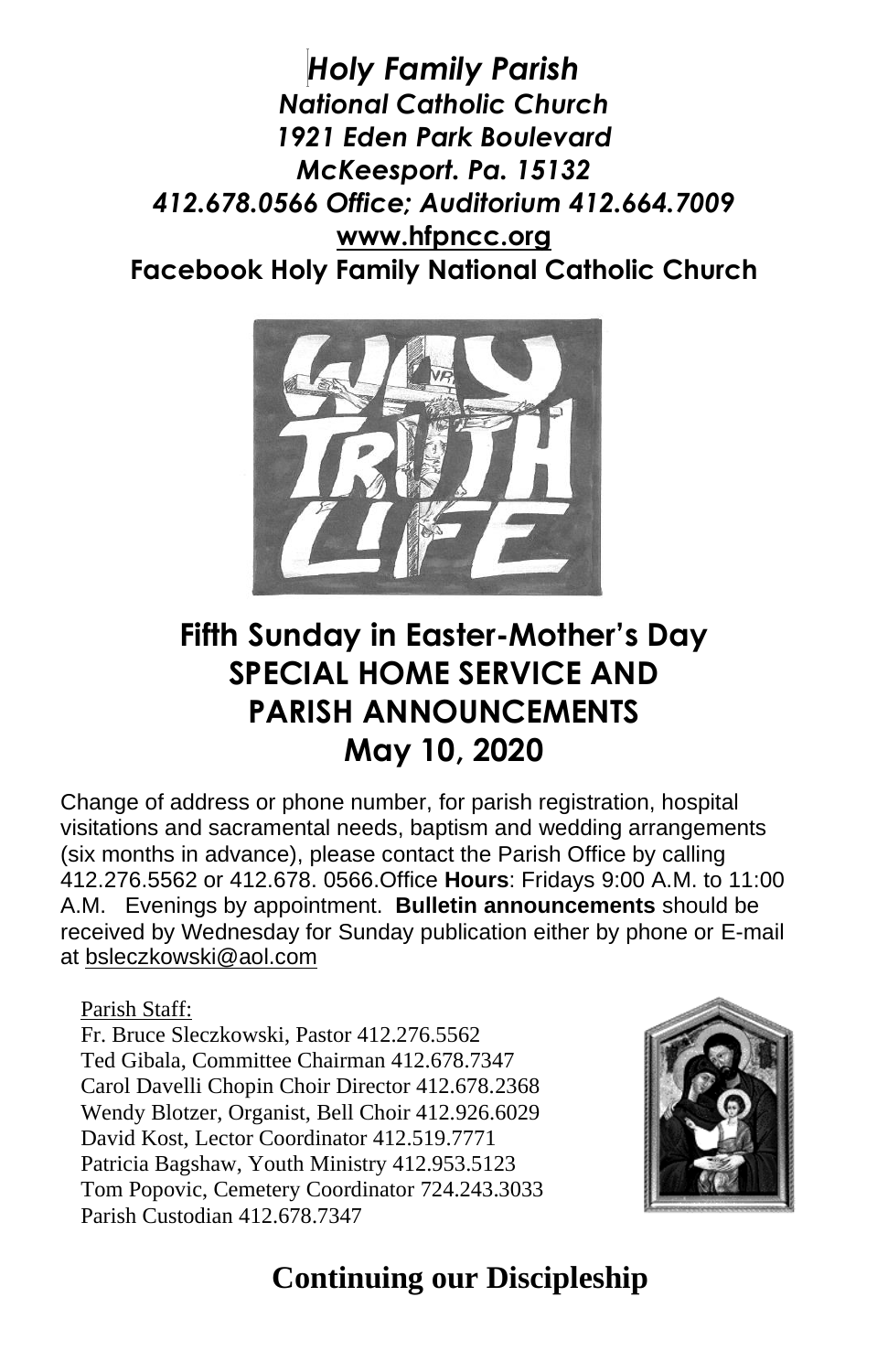### **FIFTH SUNDAY IN EASTER**

O God, from the depth of my heart I am sorry for sinning against You. Through my sins I have turned away from You, displeased You and offended You. I promise to confess my sins, to do penance and with Your grace to amend my life by following You closely and keeping Your commandments.

#### **ENTRANCE HYMN** Psalm 27: 7-9

- C: Hear my voice, Lord, when I call; have mercy on me and answer me. Come, says my heart, seek God's face. Your face, Lord, do I seek, Alleluia!
- R: Do not hide Your face from me, do not repel Your servant in anger. You are my help, do not cast me off; do not forsake me, God my Savior, Alleluia!
- C: Glory be to the Father and to the Son and to the Holy Spirit.
- R: As it was in the beginning, is now, and ever shall be, world with out end. Amen.

#### **KYRIE**

Lord, have mercy. Christ have mercy. Lord, have mercy.

### **GLORIA**

Glory to God in the Highest, and peace to His people on earth. Lord God, heavenly King, almighty God and Father, we worship You; we give You thanks, we praise You for Your glory. Lord Jesus Christ, only Son of the Father, Lord God, Lamb of God, You take away the sins of the world: have mercy on us. You are seated at the right hand of the Father: receive our prayer. For You alone are the Holy One, You alone are the Lord, You alone are the Most High, Jesus Christ, with the Holy Spirit, in the glory of  $+$  God the Father. Amen.

#### OPENING PRAYER

Let us pray. *[pause briefly]* Heavenly Father, You promised that when we seek You with all our heart, we will find You. Give us such a total desire for You that we will not cease our search until You show us Your salvation and reveal Your presence. We ask this in the name of Your Son, Jesus Christ, Who lives and reigns with You and the Holy Spirit, one God, for ever and ever.

#### **PENITENTIAL RITE ACT OF CONTRITION**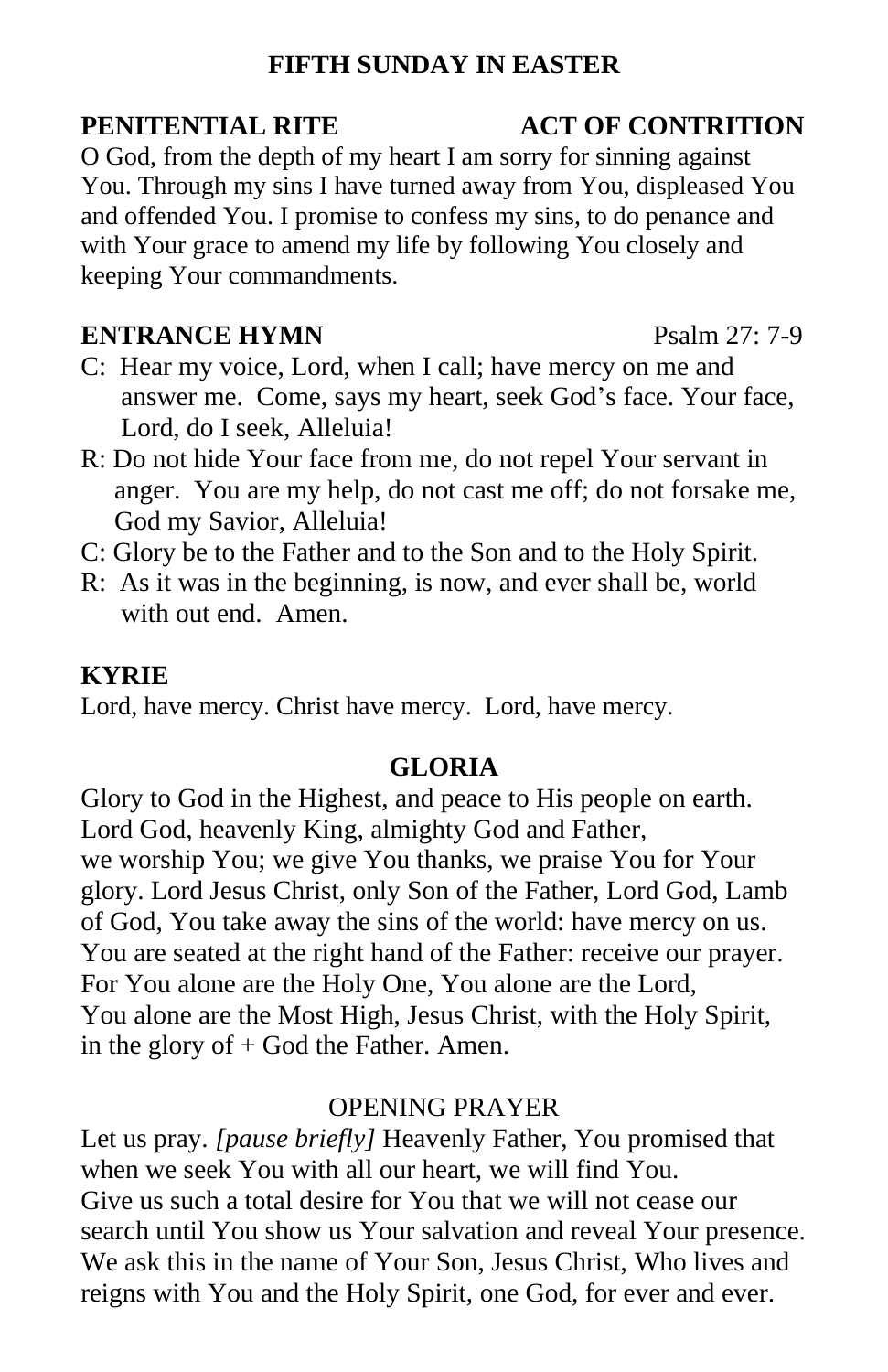Let us pray. *[pause briefly]* Almighty and merciful God, You gave us mothers for the rearing of each new generation and the fulfillment of Your purposes on earth. You poured into their hearts the graces of faith, love and sacrifice. On this day, dedicated to the honor of our mothers, we ask that You would bless all the mothers of our congregation. Empower them to lovingly fulfill the obligations You have given them, as they look to the example of Mary, the Blessed Mother of our Lord, and to the lives of all devoted and holy women. We ask this through our Lord Jesus Christ, Your Son, Who lives and reigns with You and the Holy Spirit, one God, for ever and ever.

#### **LITURGY OF THE WORD**

#### **First Reading Acts 6: 1-7**

As the number of disciples continued to grow, the Hellenists complained against the Hebrews because their widows were being neglected in the daily distribution. So, the Twelve called together the community of the disciples and said, "It is not right for us to neglect the word of God to serve at table. Brothers, select from among you seven reputable men, filled with the Spirit and wisdom, whom we shall appoint to this task, whereas we shall devote ourselves to prayer and to the ministry of the word." The proposal was acceptable to the whole community, so they chose Stephen, a man filled with faith and the Holy Spirit, also Philip, Prochorus, Nicanor, Timon, Parmenas, and Nicholas of Antioch, a convert to Judaism. They presented these men to the apostles who prayed and laid hands on them. The word of God continued to spread, and the number of the disciples in Jerusalem increased greatly; even a large group of priests were becoming obedient to the faith. The Word of the Lord.

#### **Responsorial Psalm 23**

#### R. **Lord, let your mercy be on us, as we place our trust in you.**

Exult, you just, in the LORD; praise from the upright is fitting. Give thanks to the LORD on the harp; with the ten-stringed lyre chant his praises. R:

Upright is the word of the LORD, and all his works are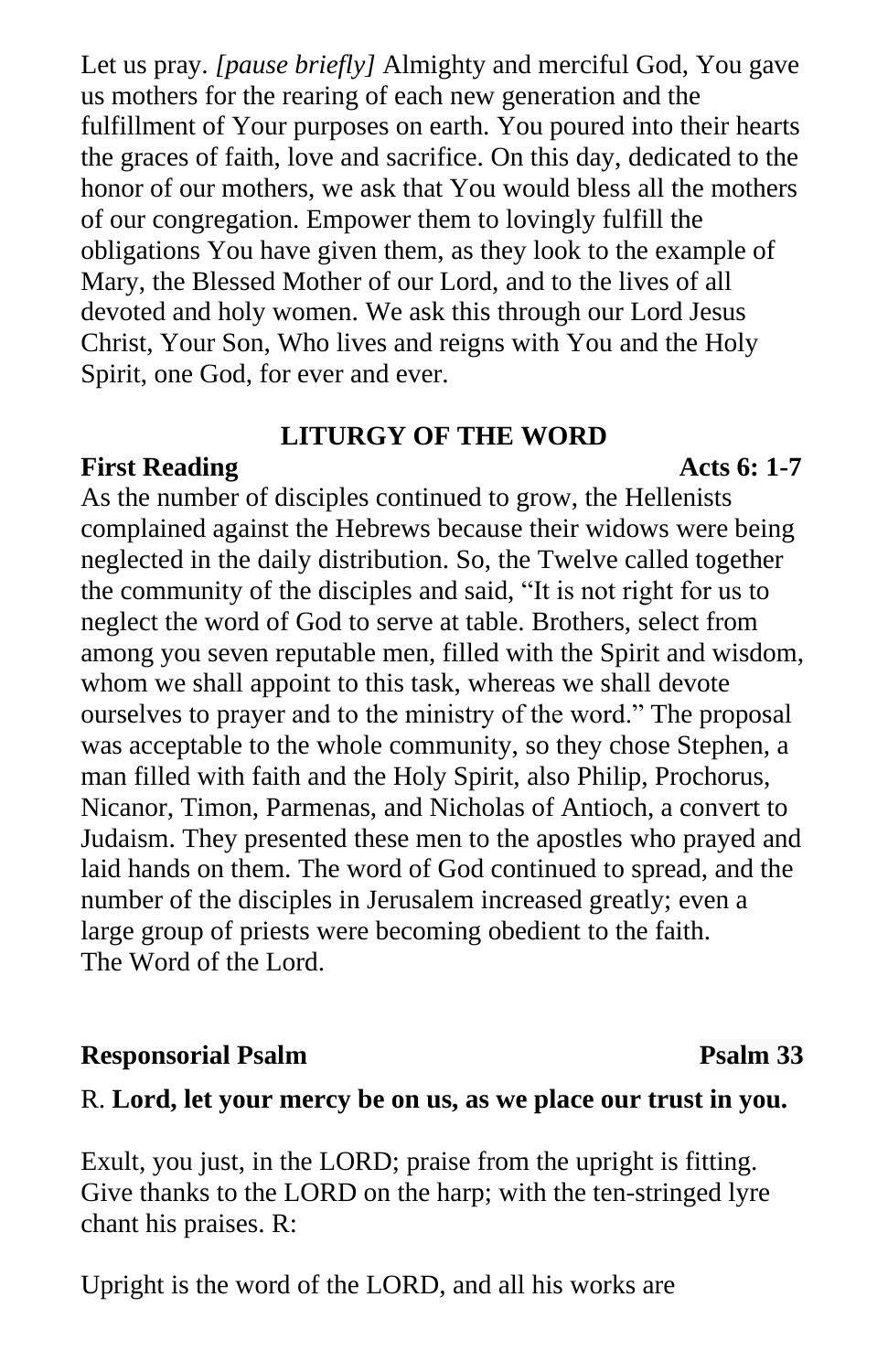trustworthy. He loves justice and right; of the kindness of the LORD the earth is full. R:

See, the eyes of the LORD are upon those who fear him, upon those who hope for his kindness, To deliver them from death and preserve them in spite of famine. R:

#### **Second Reading 1 Peter 2: 4-9**

Beloved: Come to him, a living stone, rejected by human beings but chosen and precious in the sight of God, and, like living stones, let yourselves be built into a spiritual house to be a holy priesthood to offer spiritual sacrifices acceptable to God through Jesus Christ. For it says in Scripture: *Behold, I am laying a stone in Zion, a cornerstone, chosen and precious, and whoever believes in it shall not be put to shame.* Therefore, its value is for you who have faith, but for those without faith: *The stone that the builders rejected has become the cornerstone, and a stone that will make people stumble, and a rock that will make them fall.* They stumble by disobeying the word, as is their destiny. You are "a chosen race, a royal priesthood, a holy nation, a people of his own, so that you may announce the praises" of him who called you out of darkness into his wonderful light. The Word of the Lord.

#### **Gospel Acclamations John 14: 6**

R. Alleluia, alleluia.

I am the way, the truth and the life, says the Lord; no one comes to the Father, except through me.

R. Alleluia, alleluia.

**Gospel John 14: 1-12**

Jesus said to his disciples: "Do not let your hearts be troubled. You have faith in God; have faith also in me. In my Father's house there are many dwelling places. If there were not, would I have told you that I am going to prepare a place for you? And if I go and prepare a place for you, I will come back again and take you to myself, so that where I am you also may be. Where I am going you know the way." Thomas said to him, "Master, we do not know where you are going; how can we know the way?" Jesus said to him, "I am the way and the truth and the life. No one comes to the Father except through me. If you know me, then you will also know my Father. From now on you do know him and have seen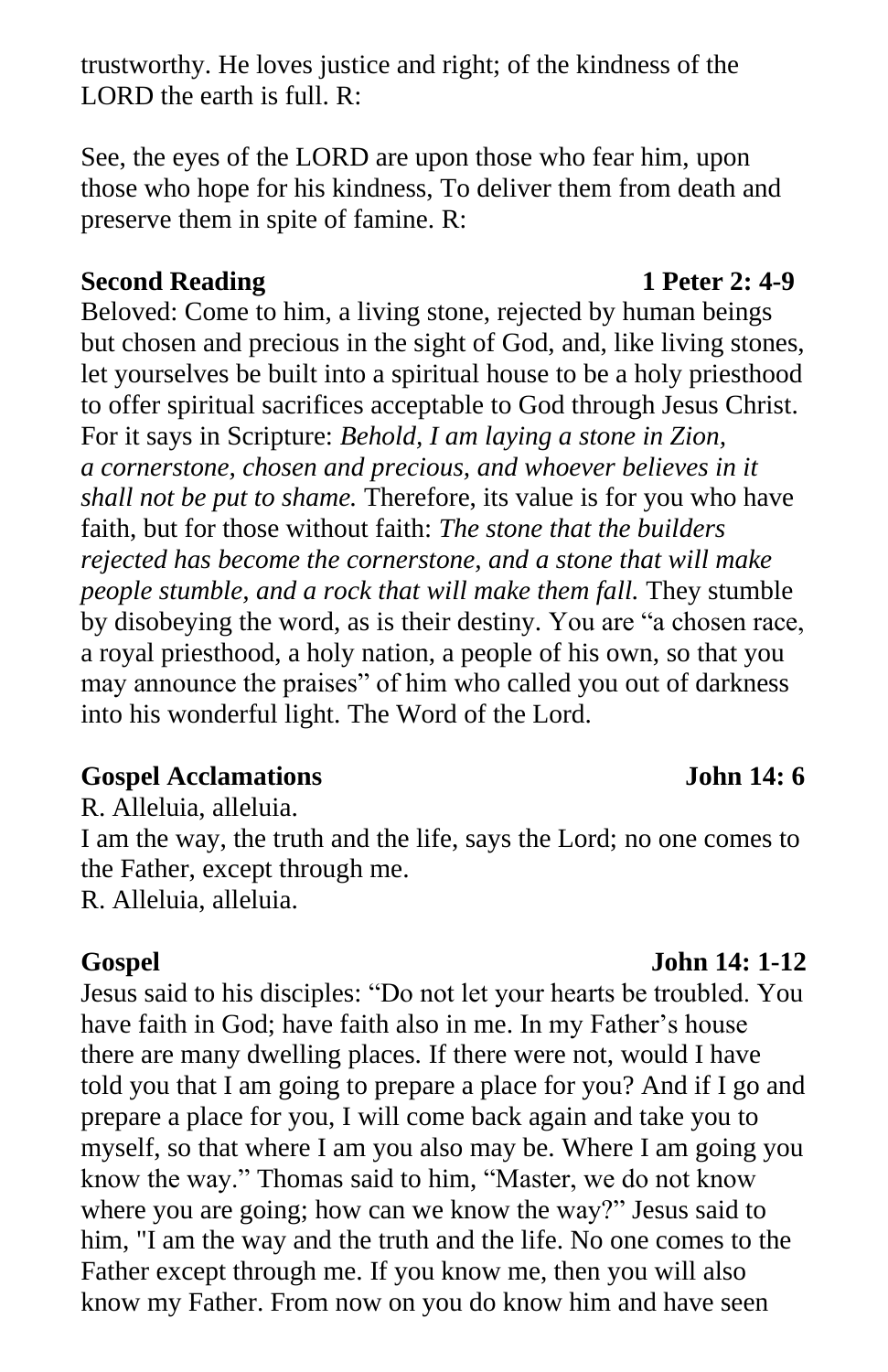him." Phillip said to him, "Master, show us the Father, and that will be enough for us." Jesus said to him, "Have I been with you for so long a time and you still do not know me, Philip? Whoever has seen me has seen the Father. How can you say, 'Show us the Father'? Do you not believe that I am in the Father and the Father is in me? The words that I speak to you I do not speak on my own. The Father who dwells in me is doing his works. Believe me that I am in the Father and the Father is in me, or else, believe because of the works themselves. Amen, amen, I say to you, whoever believes in me will do the works that I do, and will do greater ones than these, because I am going to the Father." The Gospel of the Lord.

### **Commentary on Todays Readings**

#### **First Reading: Acts of the Apostles 6: 1-7**

Nothing in this world is perfect for long - the same is, of course, true of the first community of disciples. Having started so well, we see the cracks appearing today: some members were "converts" from Judaism, some had been pagans before baptism. These two groups within the Church were disagreeing about the common distribution of food - a very practical problem, not a complex theological issue! The solution is, literally, inspired: the establishing of a new ministry to care for this particular question, and to leave the apostles free to pray and proclaim the Word. In reading this passage there are few problems. The effectiveness of the reading depends greatly on the understanding: perhaps the key element is the apostles' concern for the word of God, which drives them to find a practical solution so quickly.

#### **Second Reading: 1 Peter 2: 4-9**

Peter, in our second reading develops an image: the image of Christ as the keystone, or cornerstone of the building which is the Church. (This image has its origin in scripture (Psalm 117) and would have been familiar to those reading Peter's letter. It is less familiar to us, so take care with the reading, announcing the image with care: "The Lord is the living stone..." - if you don't say "stone" clearly, people will lose the image. Throughout the reading, when the word you appear, remember that these words are addressed to the congregation this morning: Peter is explaining to us the meaning of our baptism into the Lord Jesus.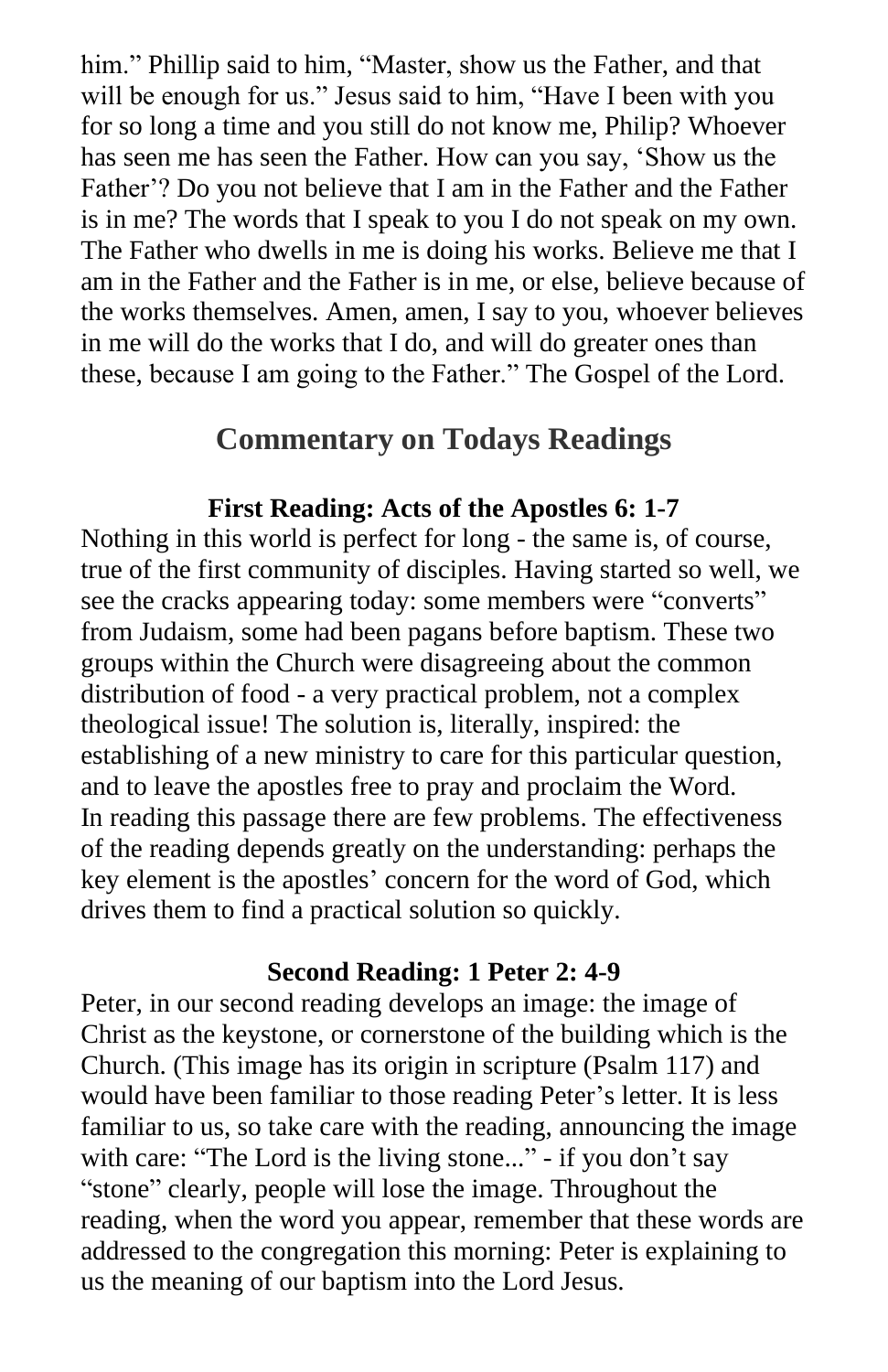#### **Gospel Reading John 14: 1-12**

Still at the last discourse at the last supper, Jesus consoles His friends who are saddened at the thought of His going. He tells them that He is going to prepare a place for them. Jesus told them that it is through Him that we have access to the Father. We read that Jesus told Thomas , I am the way, the truth and the life and to Phillip, it is through Him that we can know the Father, with His words, Whoever has seen Me has seen the Father. We are reminded that Jesus is God's word to us. The point is that we must be open to god's word. God's grace is freely offered but it must be accepted and used well.

#### **NICENE CREED**

I believe in One God, the Father, the Almighty, Maker of heaven and earth, of all that is seen and unseen.

I believe in one Lord, Jesus Christ, the only Son of God, eternally begotten of the Father, God from God, Light from Light, true God from true God, begotten not made, of one being with the Father. Through Him all things were made. For us and for our salvation He came down from heaven; by

the power of the Holy Spirit He was born of the Virgin Mary, AND BECAME MAN.

For our sake he was crucified under Pontius Pilate; He suffered death and was buried.

On the third day He rose again in fulfillment of the Scriptures; He ascended into heaven and is seated at the right hand of the Father. He will come again in glory to judge the living and the dead, and His kingdom will have no end.

I believe in the Holy Spirit, the Lord and giver of life who proceeds from the Father. With the Father and the Son, He is worshipped and glorified. He has spoken through the prophets. I believe in one, holy, catholic and apostolic church. I

acknowledge one baptism for the forgiveness of sins. I look for the resurrection of the dead and the life of the world to come. Amen.

#### **GENERAL INTERCESSION**

**Celebrant: Baptized, chosen as a priestly people, let us come to our Father on behalf of all our brother and sisters, praying through Christ, the Way, the Truth and the Life.**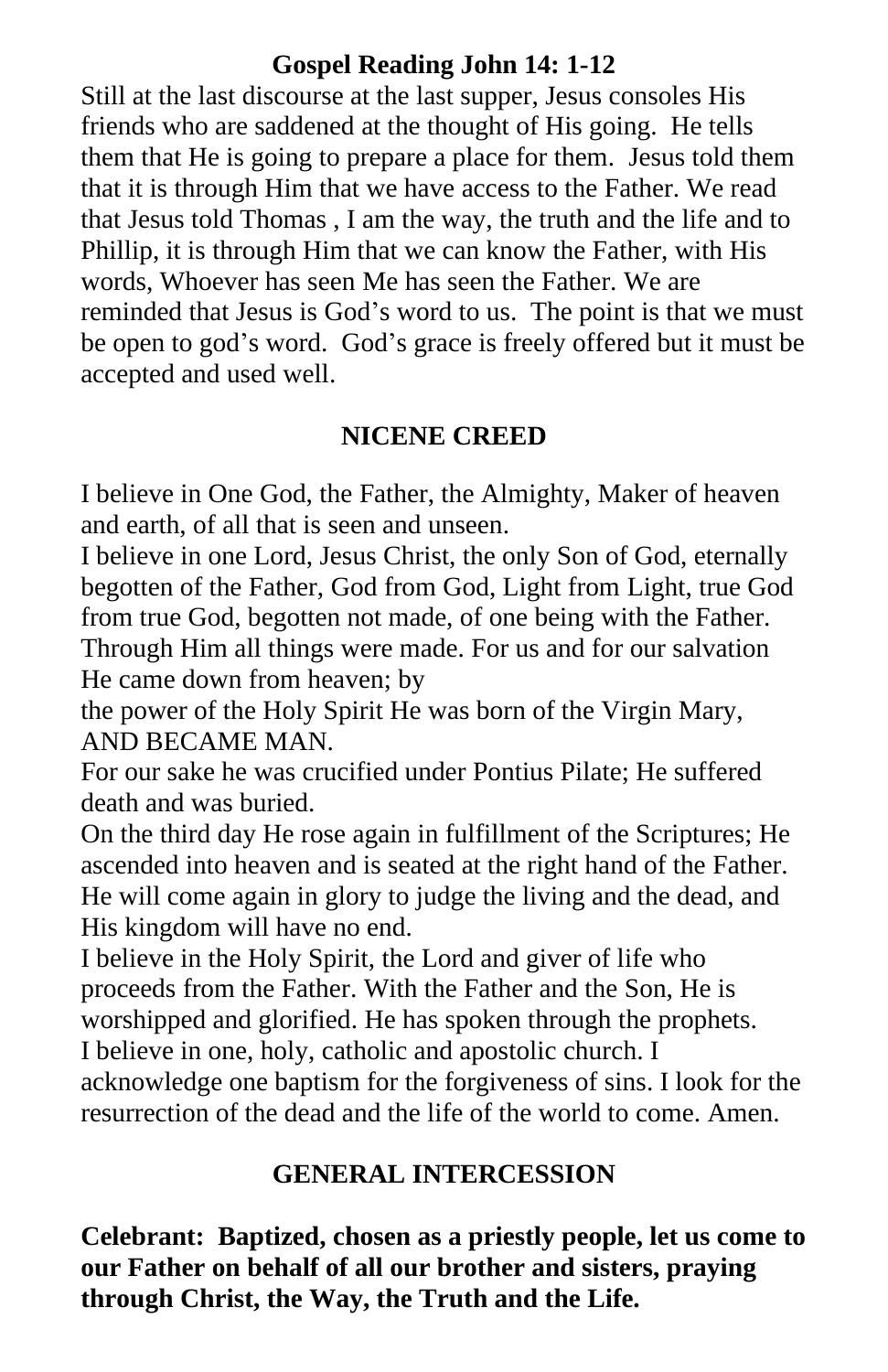### **L: Out response is, "Lord hear our prayer"**

L: For God's chosen and consecrated people, that the Church may always offer prayerful and reverent worship, let us pray to the Lord.

L: For the leaders of nations, that they may recognize the service provided by the Church and so respect the Churches her rights and teachings, let us pray to the Lord.

L: For mothers the world over, we give thanks to those who nurture and care for us, remembering especially birth mothers, adoptive mothers, surrogate mothers, aunts, grandmothers, teachers, neighbors and all women who have shared their faith with us, let us pray to the Lord.

L: For people stumbling on their search for faith, that they may come to God through Jesus Christ, the only way to the Father, let us pray to the Lord.

L: For ourselves as living stones in a spiritual house that we may work with the energy and courage of the Holy Spirit, let us pray to the Lord.

L: For the dead, that they may enter that place Christ has prepared for them, especially the deceased Mothers of our families and parish, let us pray to the Lord.

**Celebrant: We thank you, Father most holy, for the wonders of your generous care. Show us again your love for us as we call upon you, through Christ our Lord.**

### **OFFERTORY VERSE**

For God Who said, "Let light shine out of darkness," has shone in our hearts to bring to light the knowledge of the glory of God on the face of [Jesus] Christ. Alleluia. 2 Corinthians 4: 6

.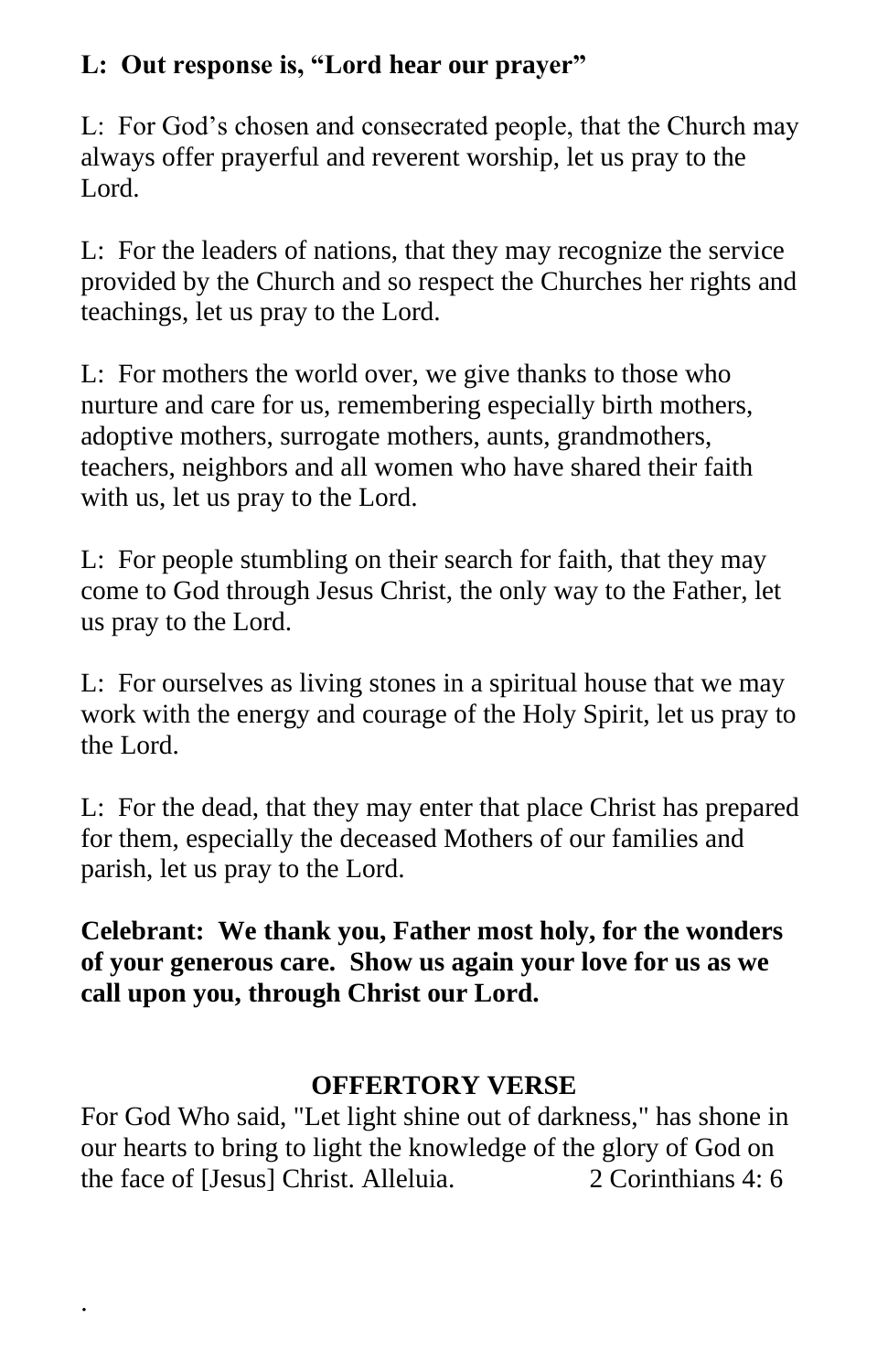### **PRAYER OVER THE GIFTS**

Lord our God sanctify these gifts and purify our hearts. Placing our needs before You may we walk with the light of Your countenance. We ask this in the name of Your Son, Jesus Christ, Who lives and reigns with You and the Holy Spirit, one God, for ever and ever.

#### **THE LORD'S PRAYER**

Our Father, Who art in heaven, hallowed be Thy Name; Thy kingdom come, Thy will be done on earth as it is in heaven. Give us this day our daily bread and forgive us our trespasses as we forgive those who trespass against us and lead us not into temptation but deliver us from evil. Amen.

### **ACT OF SPIRITUAL COMMUNION**

Most loving Jesus, I adore You in the Most Blessed Sacrament, in Which You are truly present. I love You above all things and I long for You in my soul. Since I cannot receive You sacramentally, I ask You to come spiritually into my heart and heal my soul. I embrace You and unite myself with You; may I never be separated from You. Inflame my heart with the fire of Your love, my Lord and Savior.

#### **COMMUNION VERSE**

No one has ever seen God. The only Son, God, Who is at the Father's side, has revealed Him. Alleluia John 1: 18

#### **PRAYER AFTER SPIRITUAL COMMUNION**

Let us pray. *[pause briefly]* Lord Jesus, You are the Word of God fully known, the mystery hidden for the ages, the cornerstone of our salvation, now revealed in the Holy Eucharist we have shared. Through Your Holy resurrection build us into a living temple to contain the glory of God. For You live and reign with the Father and the Holy Spirit, one God, for ever and ever.

#### **PRAYER IN TIME OF NATIONAL ANXIETY**

Let us pray. I come to You, Lord, in this time of uncertainty and confusion that has gripped our nation. I pray that our leaders and representatives in government are filled with Your peace, strength and courage. May your gifts of wisdom and understanding, fortitude and counsel be sought and utilized by them for the well-being of our country. By their belief and trust in You may they provide capable leadership, promote unity and peace, and be attentive to the concerns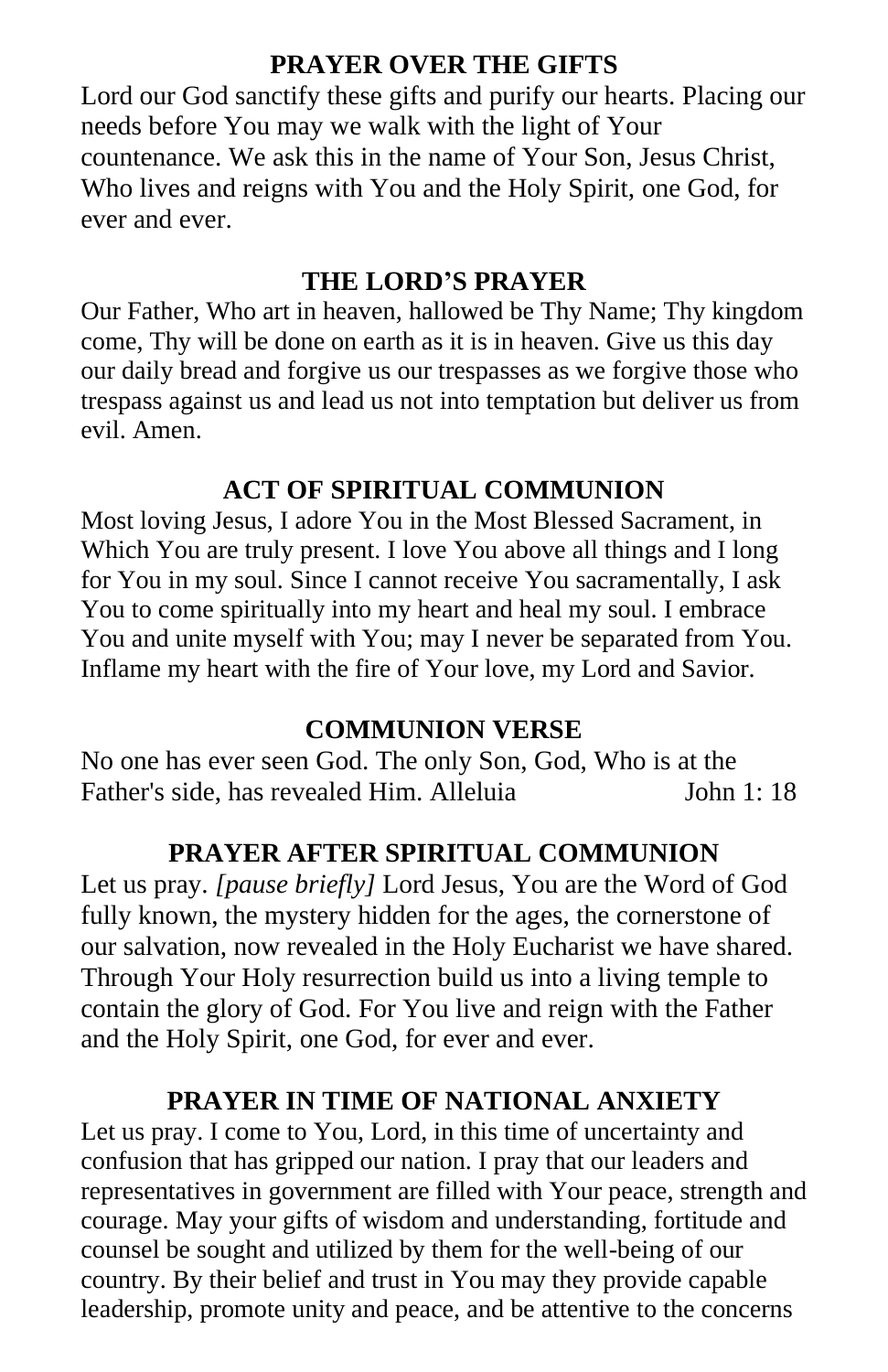of our people. May Your Church provide support and comfort; and help strengthen our hope for peace through our Lord Jesus Christ. Amen.

#### **THE ANGELUS** *ASKING THE INTERCESSION OF OUR BLESSED MOTHER*



### **Hail Blessed Mary**

Hail Blessed Mary, Virgin most holy We come before you, imploring lowly, Your gentle favor to help us wholly, Pray for us Mary, Mother of Jesus.

Mother, you nourished the world's salvation Keep us from hunger and deprivation, May we receive Christ with jubilation, Pray for us Mary, Mother of Jesus.

V. The Angel of the Lord declared unto Mary,

R. And she conceived of the Holy Spirit.

Hail Mary …

V. Behold the handmaid of the Lord.

R. Be it done unto me according to your word. Hail Mary…

V. And the Word was made Flesh.

R. And dwelt among us.

Hail Mary …

V. Pray for us, O holy Mother of God,

R. That we may be made worthy of the promises of Christ.

Let us pray. O Lord, we ask You, pour forth Your grace into our hearts; that we, to whom the incarnation of Christ, Your Son, was made known by the message of an angel, may by His passion and cross be brought to the glory of His Resurrection. We ask this through the same Jesus Christ, our Lord. Amen. In the name of the Father and of the Son of the Holy Spirit. Amen.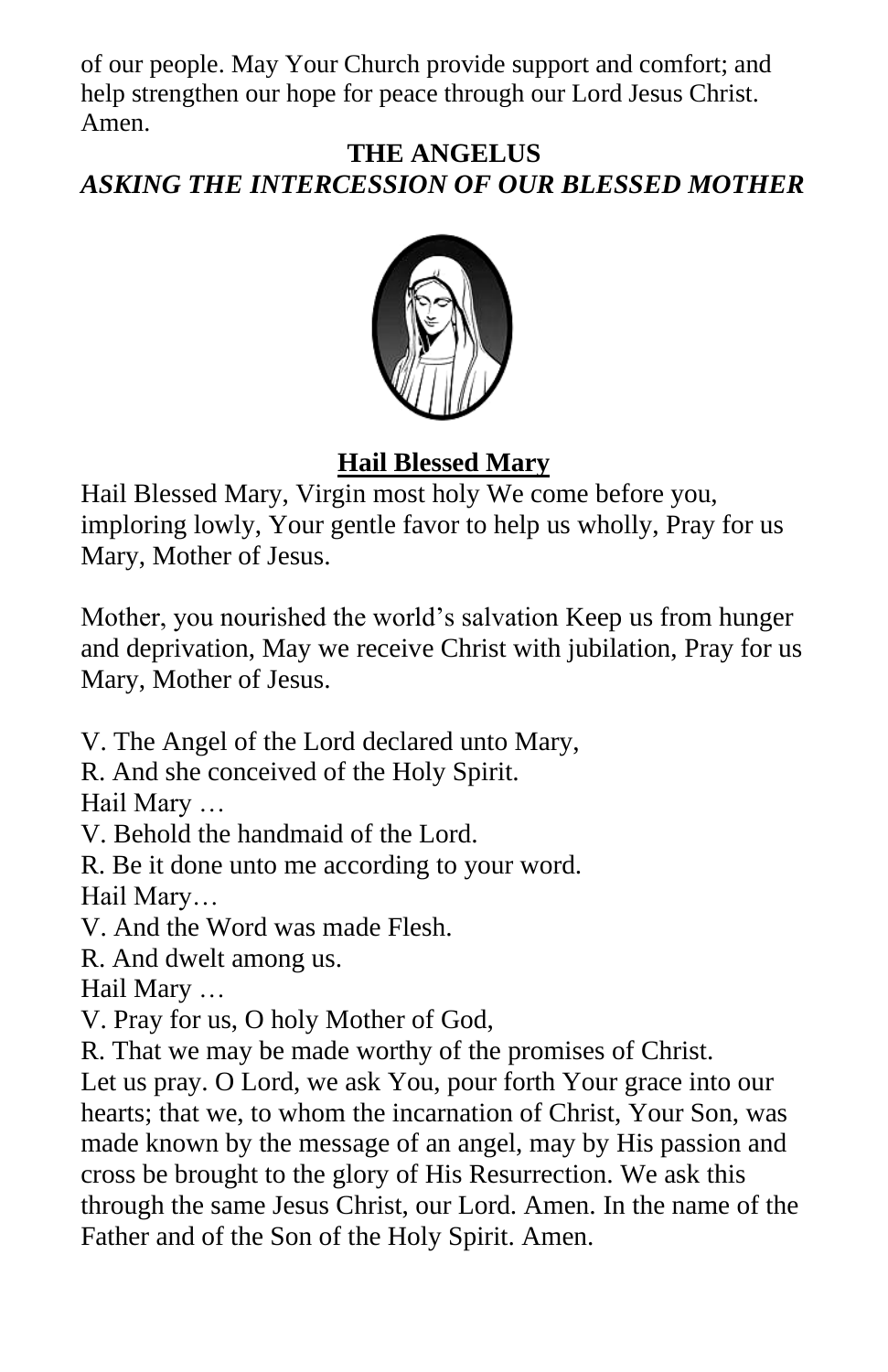# **This Week**

## **Sunday, May 10, 2020 Easter 5**

# **Mother's Day**

Holy Mass 9:00 A.M. Prayers for the Mothers of our families both living and dead.

# **Sunday, May 17, 2020 Easter 6**

Holy Mass 9:00 A.M. +**Mildred Budziloski** Int. Terry Allen; **+Charles Korch** (95th Birthday) Int. Rosemarie Korch & family.

These are the recommendations from the Prime Bishop and the Bishops of the church. The Church doors will be open for all the celebrations, but it is recommended to stay home or keep a social distance if attending the liturgy.

Until the sanctions from the Covid -19 Virus is lifted and we return to normal activities, there will only be one Sunday Mass to be celebrated at 9:00 A.M. The 11:00 A.M. will not be celebrated. Again, it is recommended to stay home.

# **Graduates**

 Although we are at a quarantine lockdown, Holy Family still wants to honor the 2020 High School and College Graduates. Please send Fr. Bruce your name and a list of awards and school achievements.



# **2020 Convo Update**

Due to the uncertainty when Mercyhurst University will be reopened, it was decided during the organizing committee teleconference meeting last Sunday. that the 2020 National Youth Convocation scheduled this July will be postponed until next year.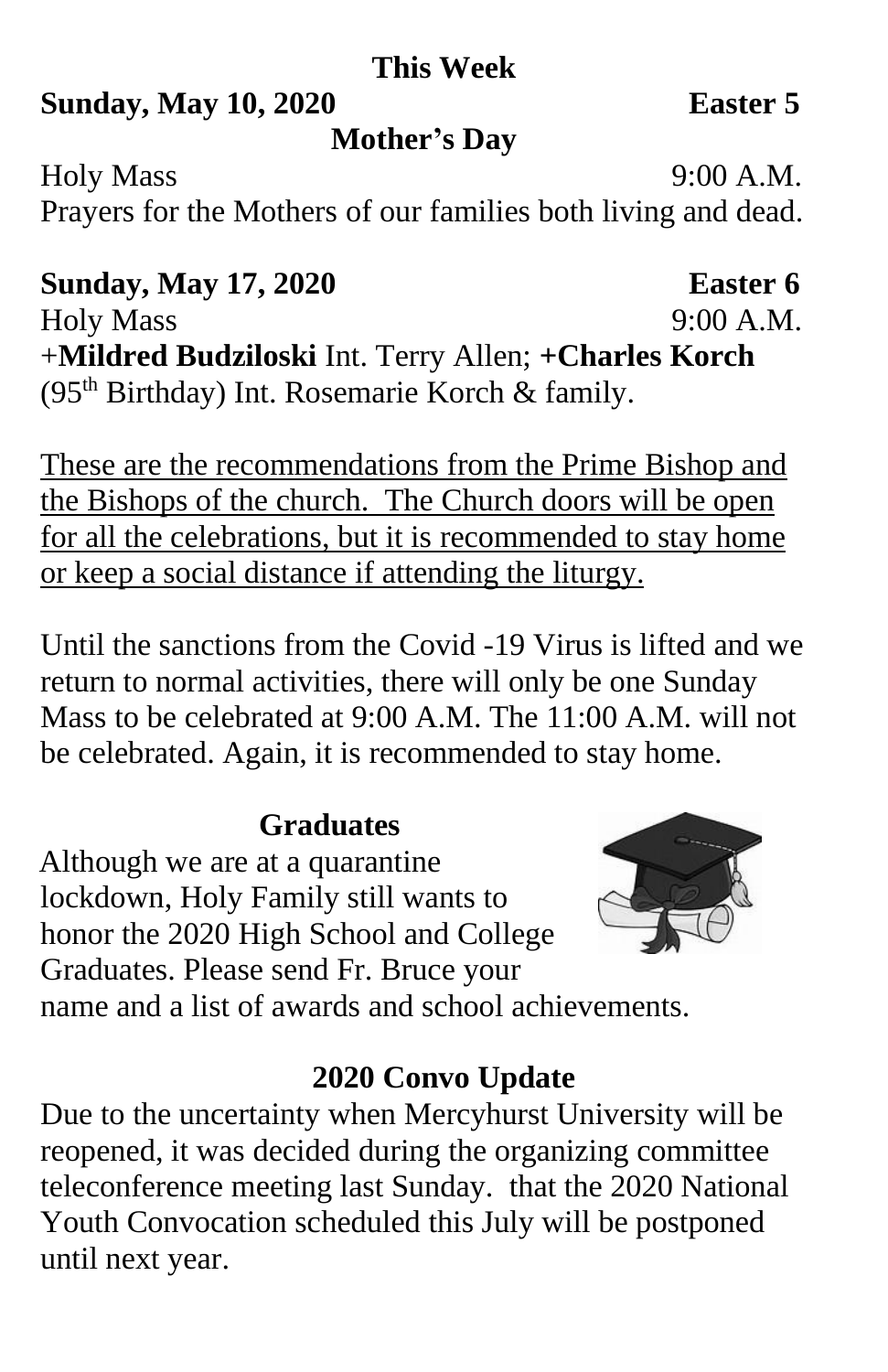

Contact Henrietta Kleckner Branch 132 Secretary @ 724.863.6715 for information and applications.

# **Fifth Sunday in Easter Word Search**

| т | н | F | E       | c | А | L | P | E | R | RD.        | <b>HEARTS</b>   |
|---|---|---|---------|---|---|---|---|---|---|------------|-----------------|
| s | т | R | А       | E | н | γ | R | P |   |            | <b>TROUBLED</b> |
| т | U |   | Н       | т |   | E | E | E | U | ⊕          | <b>TRUST</b>    |
|   |   | R |         |   | А |   |   |   |   |            | <b>ROOMS</b>    |
| T | R | Ε | $\circ$ | W | н | v | P | R | т | <b>明思思</b> | <b>HOUSE</b>    |
| s | т | А | U       | U |   | E | А | F | G | 思思思思       | TRUTH           |
| U | м | s | s       | D | в |   | R | о | И | 風遇遇        | <b>BELIEVE</b>  |
| R | т | o | E       | F |   | ι | E | R |   |            | <b>FATHER</b>   |
| т | U | N | $\circ$ |   | v | Ε | Ε | м | N | 風風風        | LIVING          |
|   |   |   |         |   |   |   |   |   |   | 圆圆圆<br>風   | <b>EVIDENCE</b> |
| R | c | w | o       | R | к | в | v | D |   | 围围围围       | <b>REASON</b>   |
| Ε | И | R | U       | т | E | R | N |   |   | ⊞<br>69 B  | <b>PERFORM</b>  |

*The month of May is dedicated to our Holy Mother. May our Holy Mother during these trying times intercede for our families and parish. Pray this Litany each day during the Month of May in lieu of the Wednesday services.*

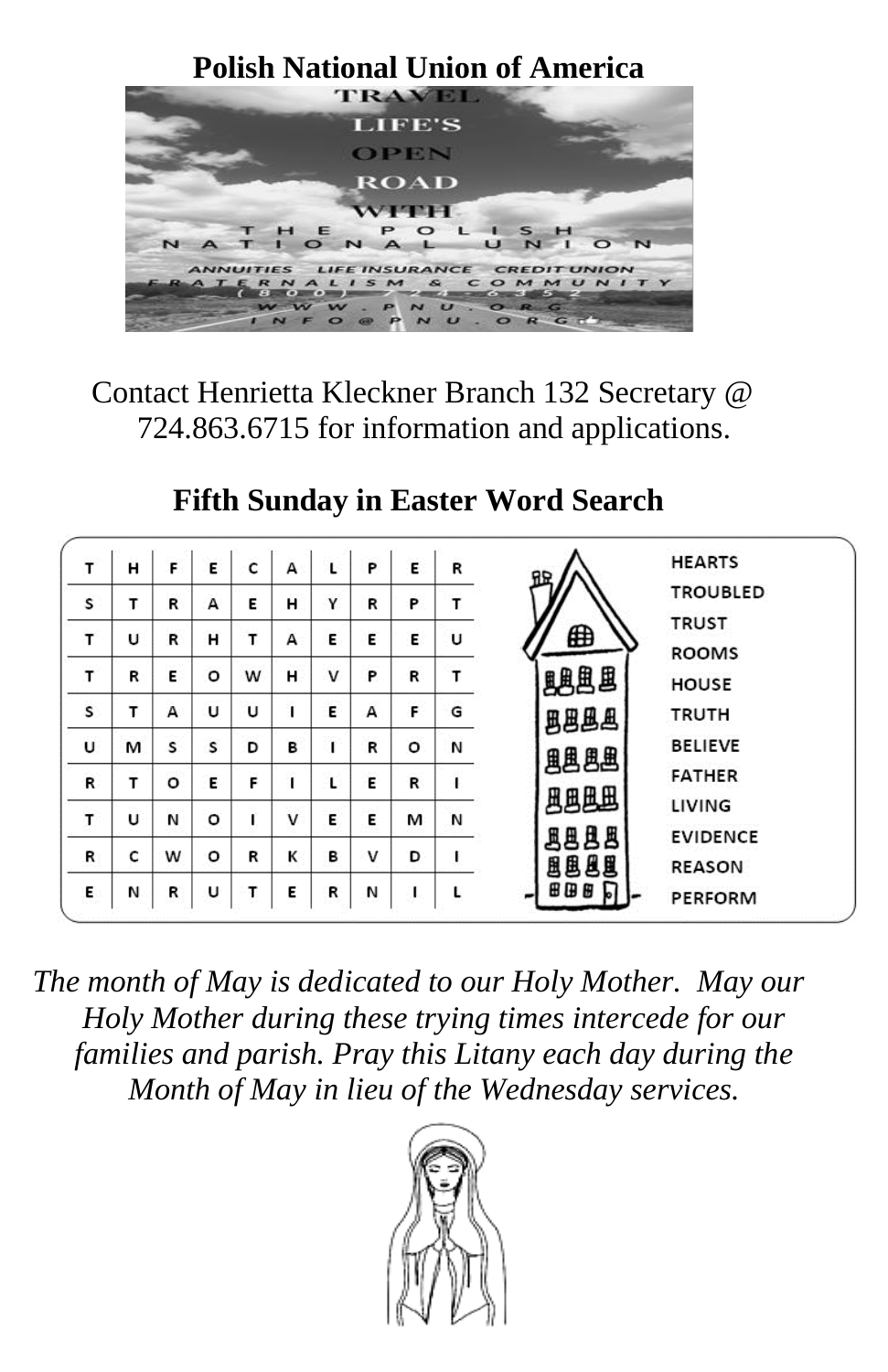# **Litany to the Blessed Virgin Mary**

C: Lord, have mercy. Christ have mercy. Lord, have mercy; **R**: **Have mercy on us.**

C: Christ hear us. Christ graciously hear us. God, the Father of Heaven: **R: Have mercy on us.** 

C: God, the Son, Redeemer of the world, God, the Holy Spirit, Holy Trinity, One God, **R: Have mercy on us.**

C: Holy Mary, Holy Mother of God, Holy Virgin of virgins, **R: Pray for us.**

C: Mother of Christ, Mother of divine grace, Mother most pure, **R: Pray for us.**

C: Mother most chaste, Mother inviolate, Mother undefiled, **R: Pray for us.**

C: Mother most amiable, Mother most admirable, Mother of our Creator. **R: Pray for us.**

C: Mother of our Savior, Mother of good counsel, Virgin most prudent, **R: Pray for us.**

C: Virgin most venerable, Virgin most renowned, Virgin most powerful, **R: Pray for us.**

C: Virgin most merciful, Virgin most faithful, Mirror of justice, **R: Pray for us.**

C: Seat of wisdom, Cause of our joy, Spiritual vessel, **R: Pray for us.**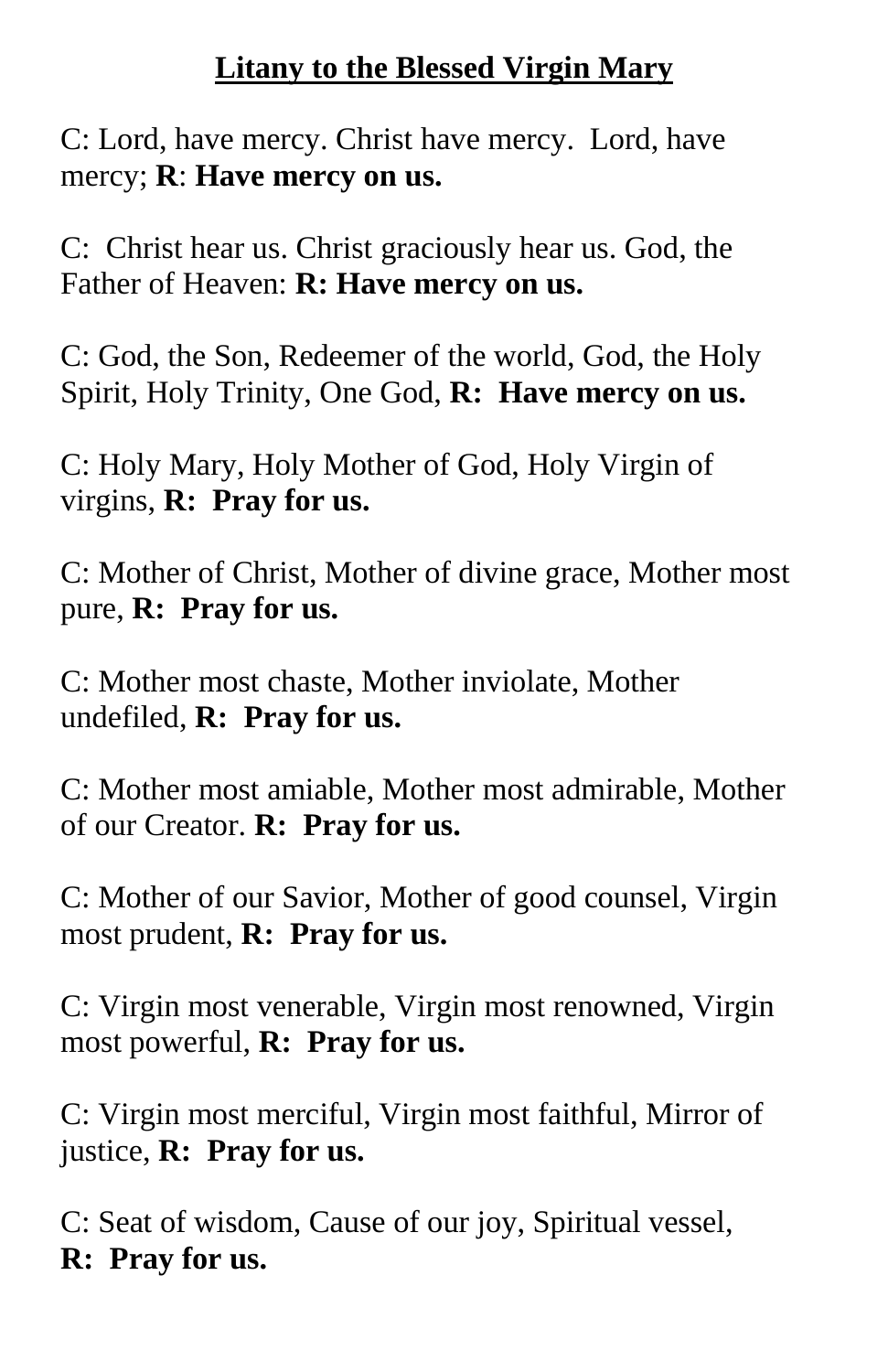C: Vessel of honor, Singular vessel of devotion, Mystical rose, **R: Pray for us.**

C: Tower of David, Tower of ivory, House of gold, **R: Pray for us.**

C: Ark of the Covenant, Gate of Heaven, Morning star, **R: Pray for us.**

C: Health of the sick, Refuge of sinners, Comforter of the afflicted, **R: Pray for us.** 

C: Help of Christians, Queen of Angels, Queen of Patriarchs, **R: Pray for us**.

C: Queen of Prophets, Queen of Apostles, Queen of Martyrs, **R: Pray for us.**

C: Queen of Confessors, Queen of Virgins, Queen of all Saints, **R: Pray for us.**

C: Queen conceived without sin, Queen of our nation, Queen of peace, **R: Pray, for us.**

C: Lamb of God, who takes away the sins of the world, spare us, O Lord, **R: Spare us, O Lord.**

C: Lamb of God, who takes away the sins of the world, graciously hear us, O Lord, **R: Graciously hear us, O Lord.** 

C: Lamb of God, who takes away the sins of the world, have mercy on us, **R: Have mercy on us.**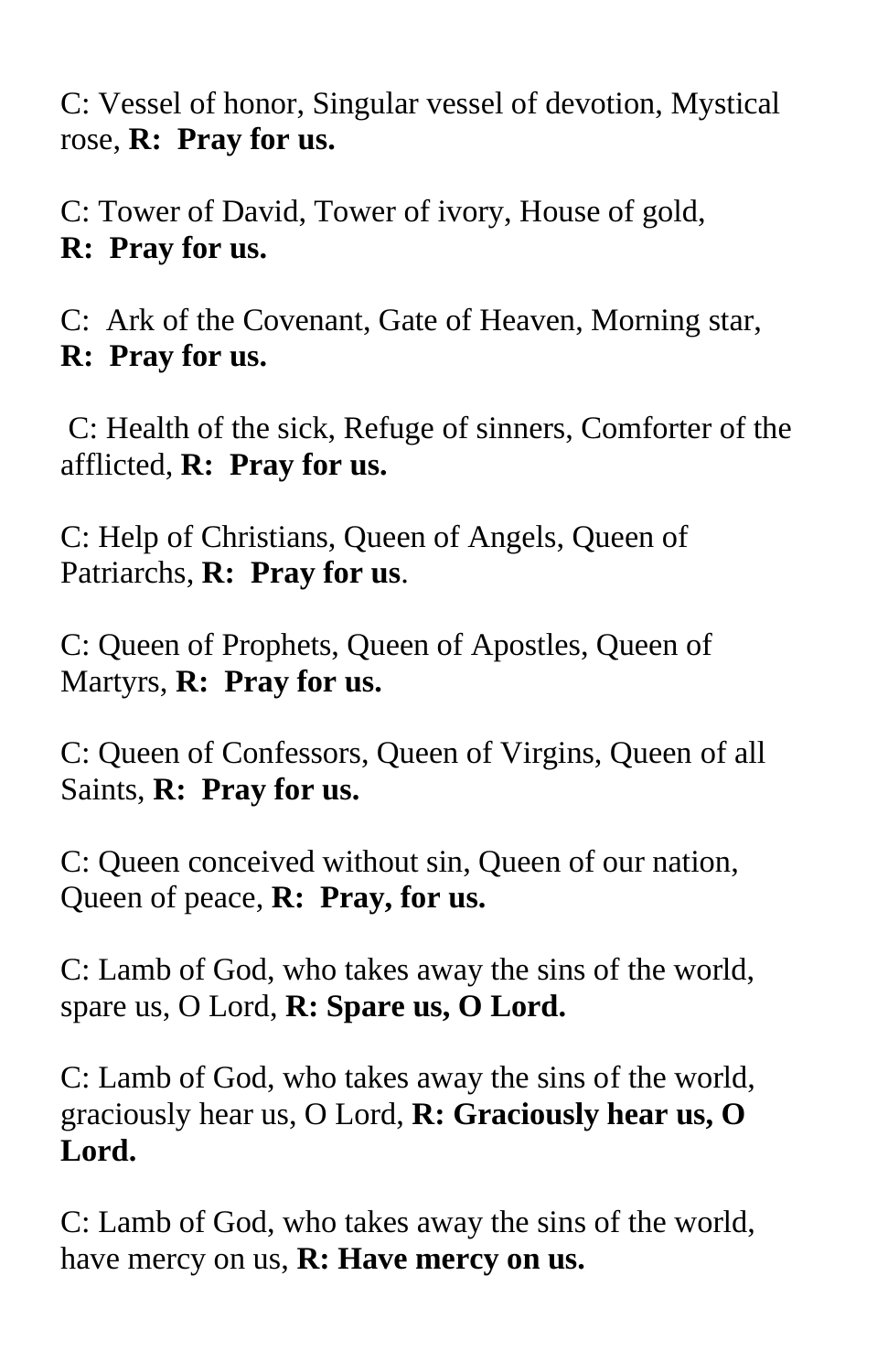C: Lord, have mercy, Christ, have mercy, have mercy on us, R: **Have mercy on us.**

### **The Lord's Prayer**

Our Father, which art in heaven, hallowed be Thy Name. Thy Kingdom comes. Thy will be done on earth, as it is in heaven. Give us this day our daily bread. And forgive us our trespasses, as we forgive those who trespass against us and lead us not into temptation but deliver us from evil. For Thine is the kingdom, the power, and the glory, for ever and ever. Amen

### **The Hail Mary**

Hail Mary, Full of Grace, The Lord is with thee. Blessed art thou among women, and blessed is the fruit of thy womb, Jesus. Holy Mary, Mother of God, pray for us sinners now, and at the hour of death. Amen.

# **Doxology**

Glory be to the Father and to the Son, and to the Holy Spirit. As it was in the beginning, is now, and ever shall be, world without end. Amen.

# **ANTIPHON: "Under Your Protection"**

Under your protection, under your protection, we would refuge take, Blessed mother of our Savior. Mother we entreat you, Mother we entreat you, turn not from the need of your children. But from all evils about us, But from all evils about us, Mother ever protect us. Virgin most gracious, gracious and most blessed O Mother, O Mother, O Mother dearest, Mother who pleads for us, Thou who prays for us, Mother, our help and comfort. With thy Son, now pray, unites us, Unto thy Blessed Son, pray entrust us, Unto thy blessed Son, pray commit us, O Mother. O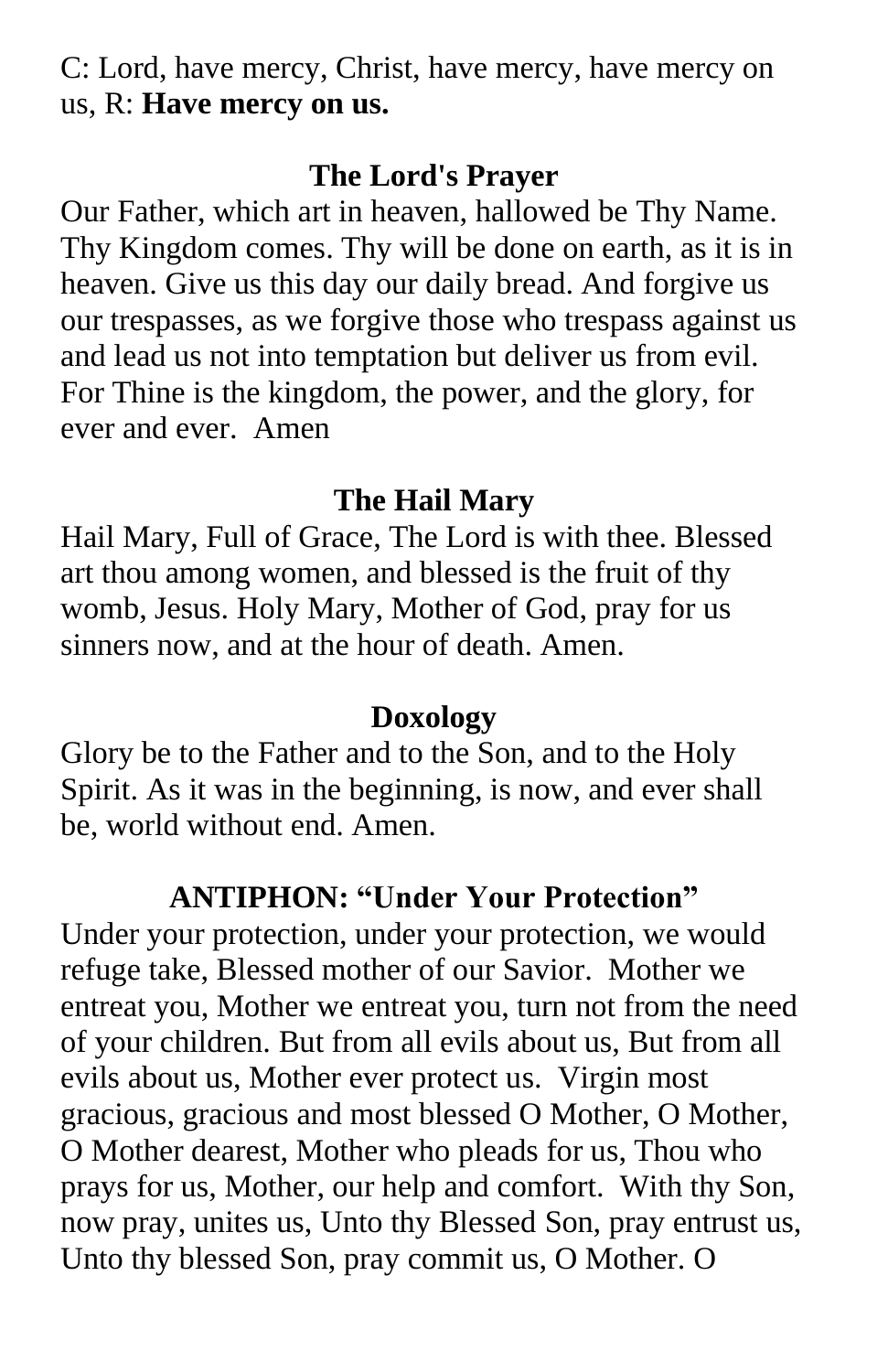Mother, O mother dearest, Mother who pleads for us, Thou who prays for us, Mother, our help and comfort.

# C: Pray for us, O holy Mother of God.

# **R: That we may be made worthy of the promises of Christ.**

# **Closing Prayer**

Grant, we beseech Thee, O Lord God, unto us Thy servants, that we may rejoice in continual health of mind and body; and, by the glorious intercession of blessed Mary ever Virgin, may be delivered from present sadness, and enter into the joy of Thine eternal gladness. Through Christ our Lord. Amen



# **Memorial Day**

Memorial Day Mass will be celebrated on Monday, May  $25<sup>th</sup>$  at 10:00 A.M. in the parish worship center instead of the parish cemetery this year.

# **Food For Thought**

Since did not have the Palm Sunday Breakfast and we will not have our annual Mother's Day Breakfast and possibly Father's Day breakfast cancelled; maybe when we are all able to once again gather together as a Church family, a welcome back breakfast could be planned? Just a thought.